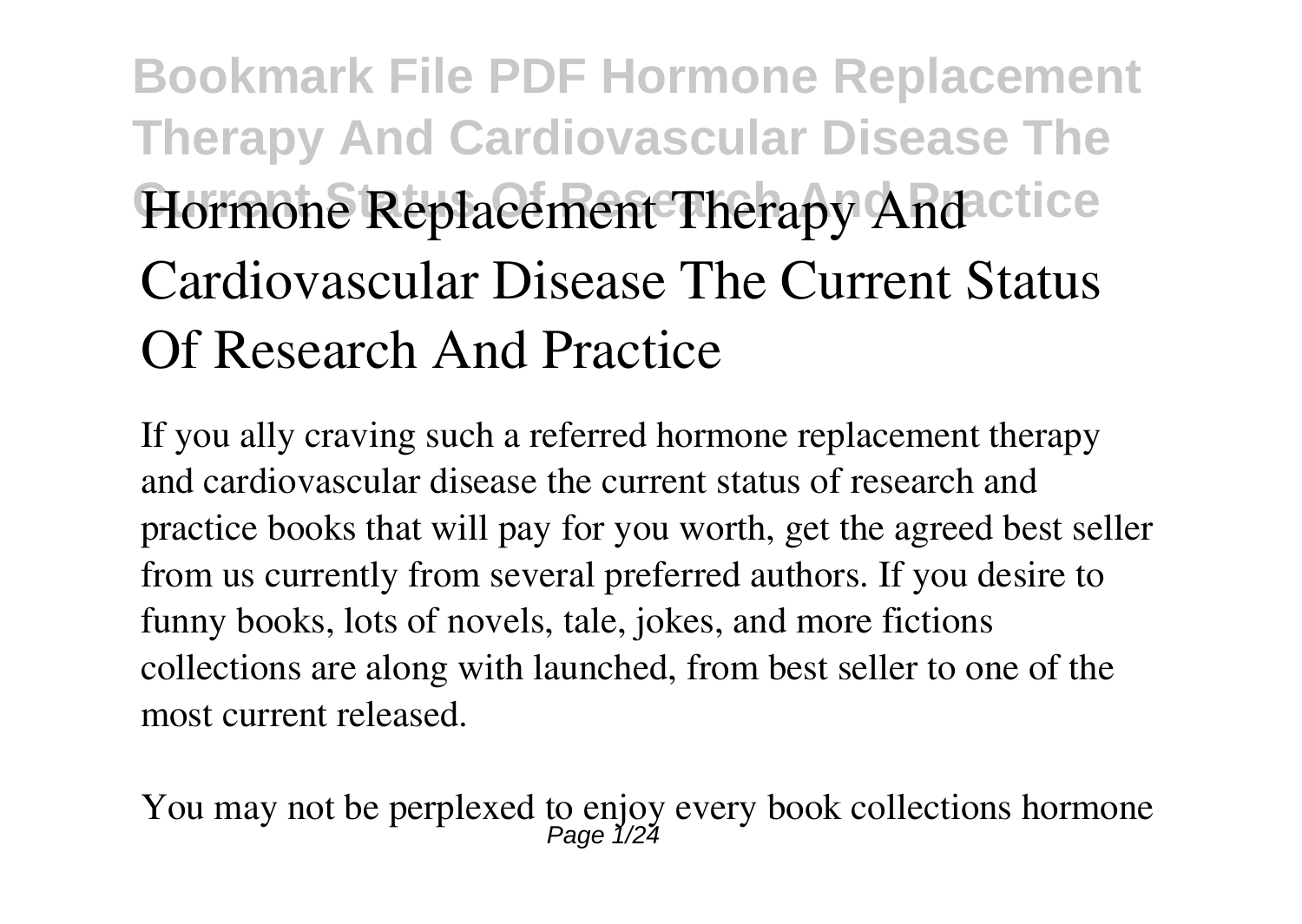**Bookmark File PDF Hormone Replacement Therapy And Cardiovascular Disease The Current Research And Practice** research Andrease replacement status of research and practice that we will utterly offer. It is not something like the costs. It's practically what you infatuation currently. This hormone replacement therapy and cardiovascular disease the current status of research and practice, as one of the most operational sellers here will unconditionally be in the course of the best options to review.

WVU Medicine Health Report: Hormone Replacement Therapy (HRT) and Heart Disease Menopausal Hormone Therapy 2014- Dr. Stephanie Faubion 7/23/14

Hormone Therapy and Heart Disease**Risks of Hormone Replacement Therapy** Hormone Balancing: Bio-Identical Estrogen and Testosterone | Gail Jackson | TEDxCrenshawSalon What We Page 2/24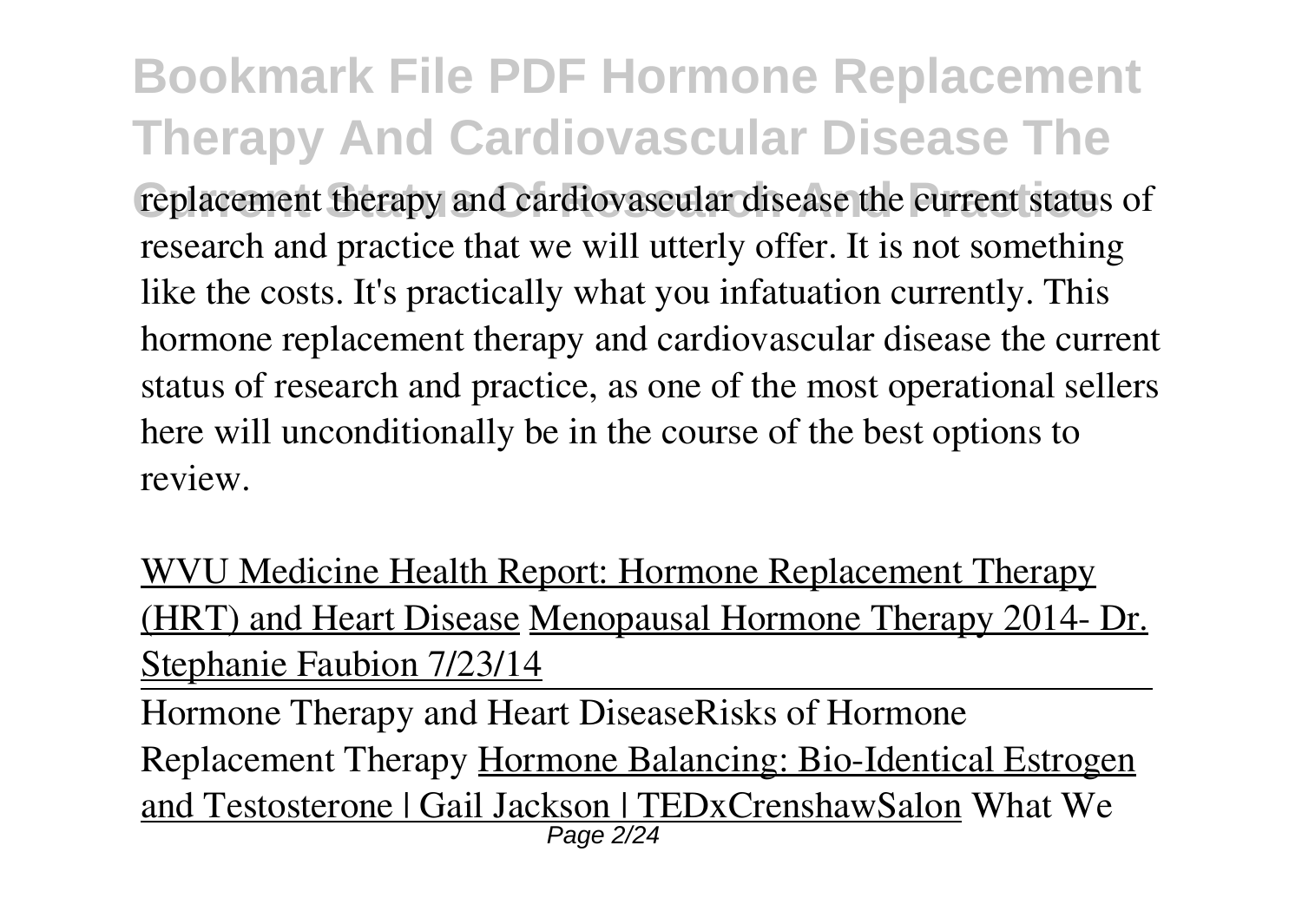**Bookmark File PDF Hormone Replacement Therapy And Cardiovascular Disease The** Know About Estrogen and Cardiovascular Health Hormone<sup>1</sup> C.C. Replacement Therapy The 10 Benefits of Hormone Replacement Therapy - HealthTexas on SA Live JoAnn Pinkerton, MD, discusses Hormone Replacement Therapy Menopause and Hormone Replacement Therapy (HRT) *Menopause Treatment at Ohio State, Including Hormone Replacement Therapy* Hormone Replacement Therapy: A Balancing Act - Dr. Christina Bratcher I Stopped Taking HRT (Hormone Replacement)... Here's What Happened! My Experience with BHRT - Bioidentical Hormone Replacement Therapy Should You Take Hormones for Menopause - Pros and Cons of Hormone Replacement Therapy Menopause HRT Update My Update on Bioidentical Hormone Replacement Therapy (BHRT) What Happens If You Don<sup>[1]</sup> Take Estrogen Replacement Therapy for Menopause - 86 *Menopause HRT Update Spring 2018* Page 3/24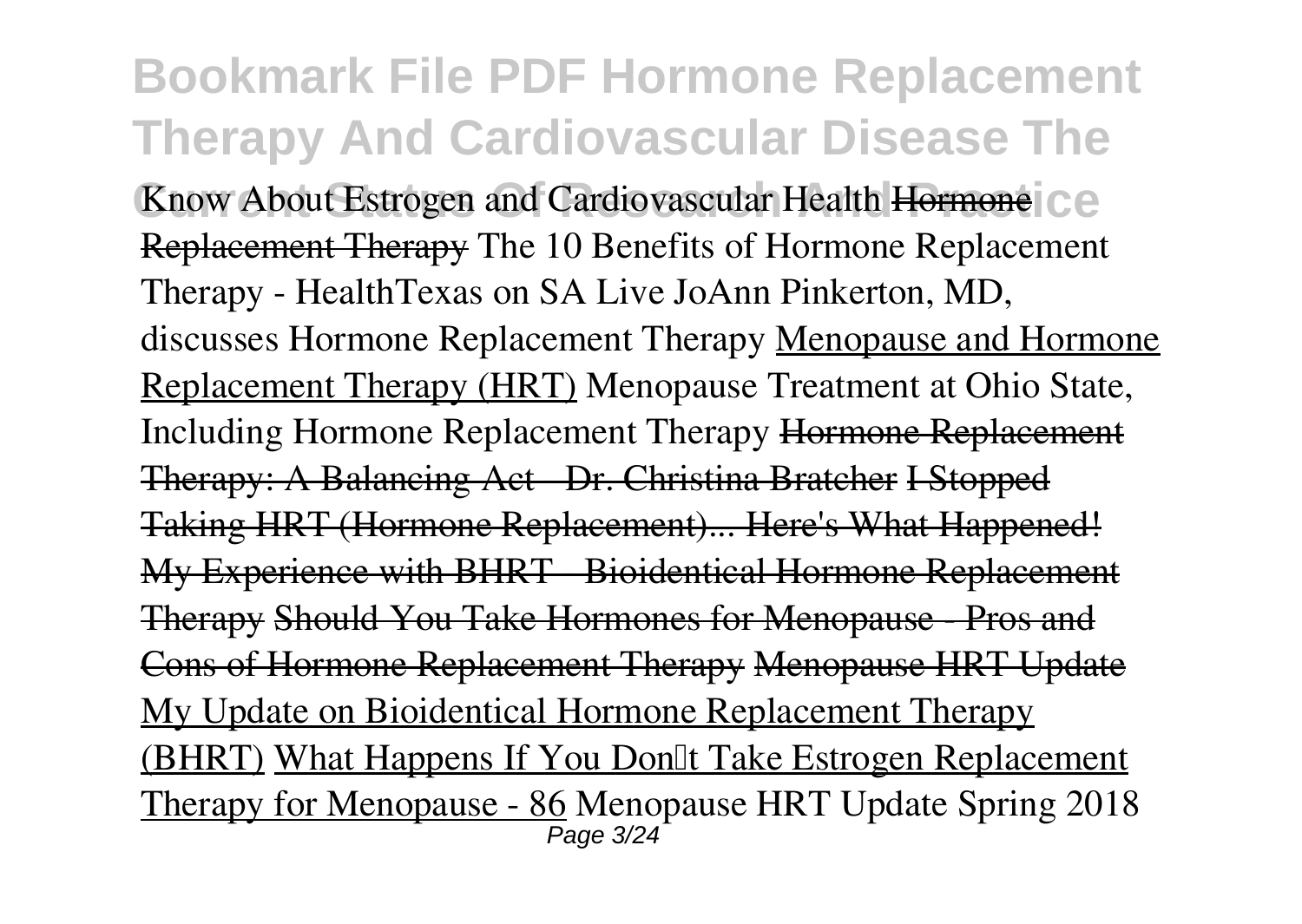**Bookmark File PDF Hormone Replacement Therapy And Cardiovascular Disease The Current Status Of Research And Practice** *Hormone replacement therapy - What you need to know Initializing Hormone Replacement Therapy in Women - Neal Rouzier, M.D. The real reason why women are being denied Hormone replacement therapy - BBC London* **Hormone Replacement Therapy with Pamela Smith, M.D. and Randy Alvarez Genetic Testing and** Bioidentical Hormone Replacement Therapy #42<sup>0</sup>Avrum Bluming, M.D. and Carol Tavris, Ph.D.: A compelling case for hormone replacement therapy

Clinical Utility of Treating Patients with Compounded "Bioidentical Hormone Replacement Therapy<sup>[1]</sup> signs that you need Hormone **Replacement Therapy Hormone Replacement Therapy (HRT) explained - a British Menopause Society video** Hormone Replacement Therapy And Cardiovascular

The Heart and Estrogen/progestin Replacement Study (HERS) was Page 4/24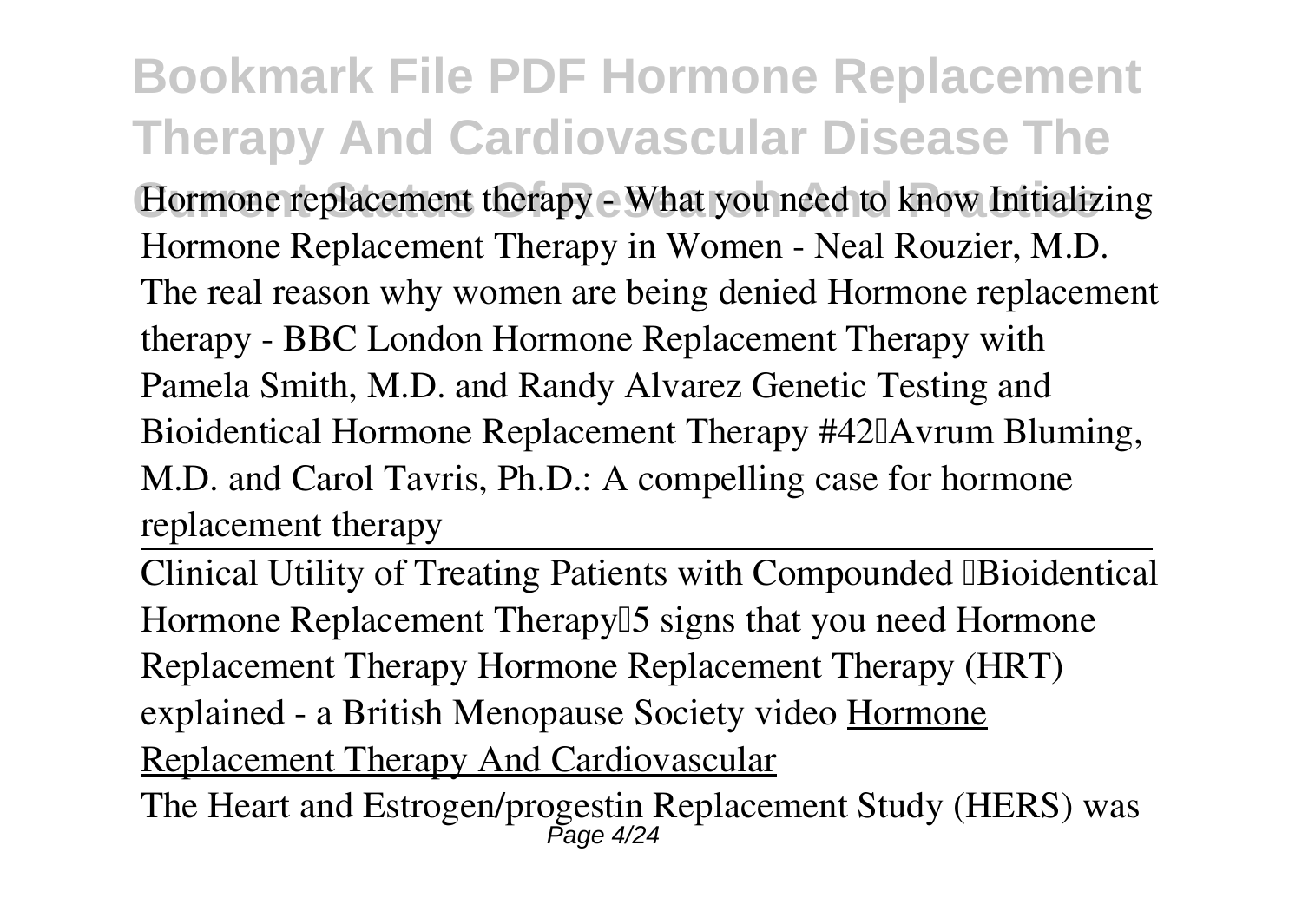**Bookmark File PDF Hormone Replacement Therapy And Cardiovascular Disease The** specifically designed to test the hypothesis that treatment with e conjugated equine estrogen (CEE) 0.625 mg/d plus MPA 2.5 mg/d would reduce the combined incidence of nonfatal myocardial infarction (MI) and coronary heart disease (CHD) death compared with placebo in women with prior history of MI, coronary revascularization, or angiographic evidence of CHD. 7 This was the first large-scale randomized clinical-outcome trial of HRT ...

Hormone Replacement Therapy and Cardiovascular Disease ... Controversy still rages about whether hormone replacement therapy (HRT) confers cardiovascular benefit or harm. There is a wealth of biological evidence that estrogen has a beneficial effect, supporting a large body of epidemiological evidence demonstrating reduction in coronary events with HRT. A large randomized placebo-Page 5/24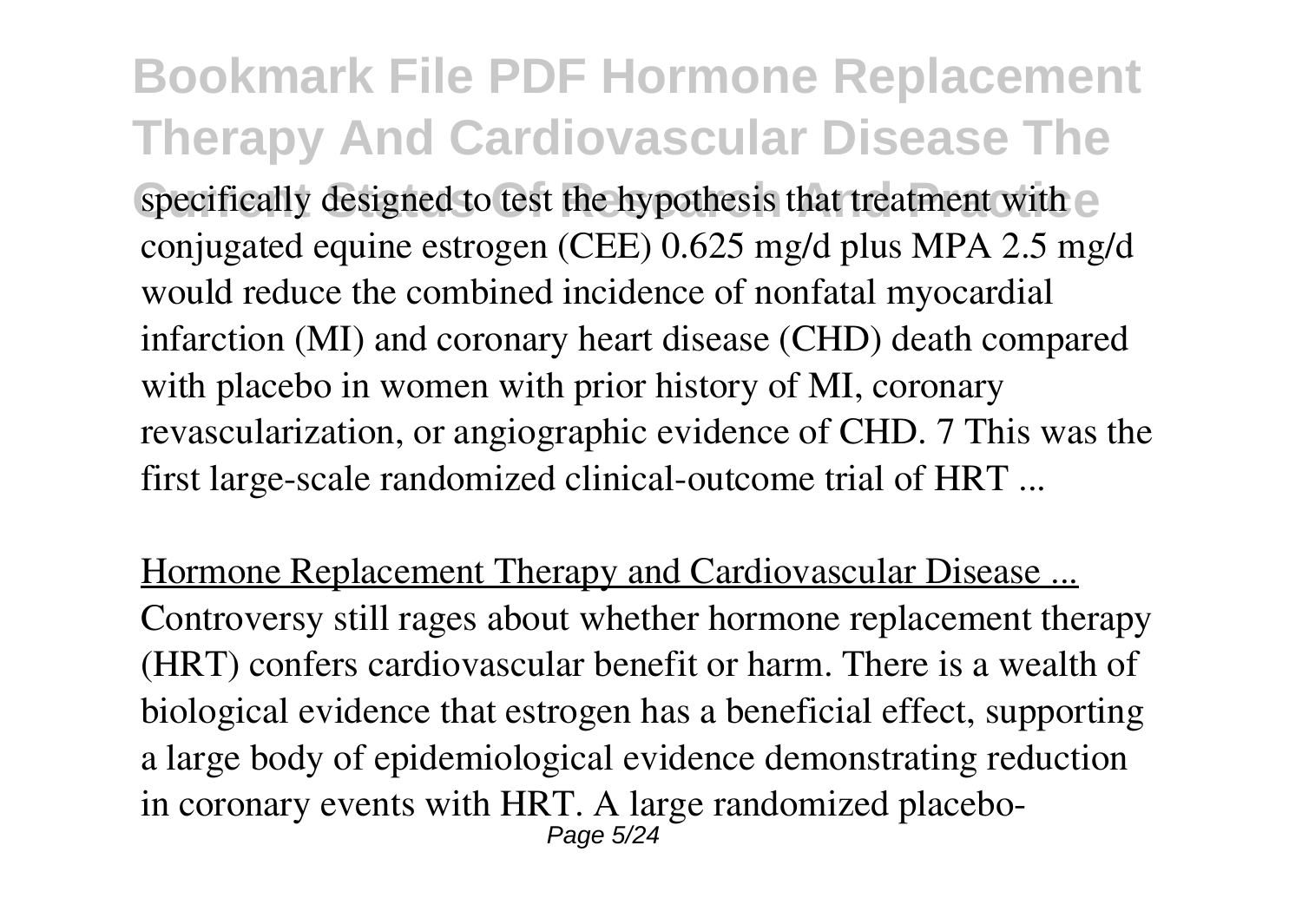**Bookmark File PDF Hormone Replacement Therapy And Cardiovascular Disease The Controlled clinical trial of preventive strategies for coronary heart** disease (CHD) in postmenopausal women, the Women's Health Initiative (WHI), included HRT arms.

Hormone replacement therapy and cardiovascular disease ... Hormone replacement therapy was also thought to reduce the risk of heart disease. However, hormone replacement therapy  $\mathbb I$  or menopause hormone therapy, as it's now called  $\mathbb I$  has had mixed results. Many of the hoped-for benefits failed to materialize for large numbers of women.

Menopause hormone therapy and your heart - Mayo Clinic This led to interest in the potential cardiovascular benefit from postmenopausal estrogen replacement therapy. Animal studies of Page 6/24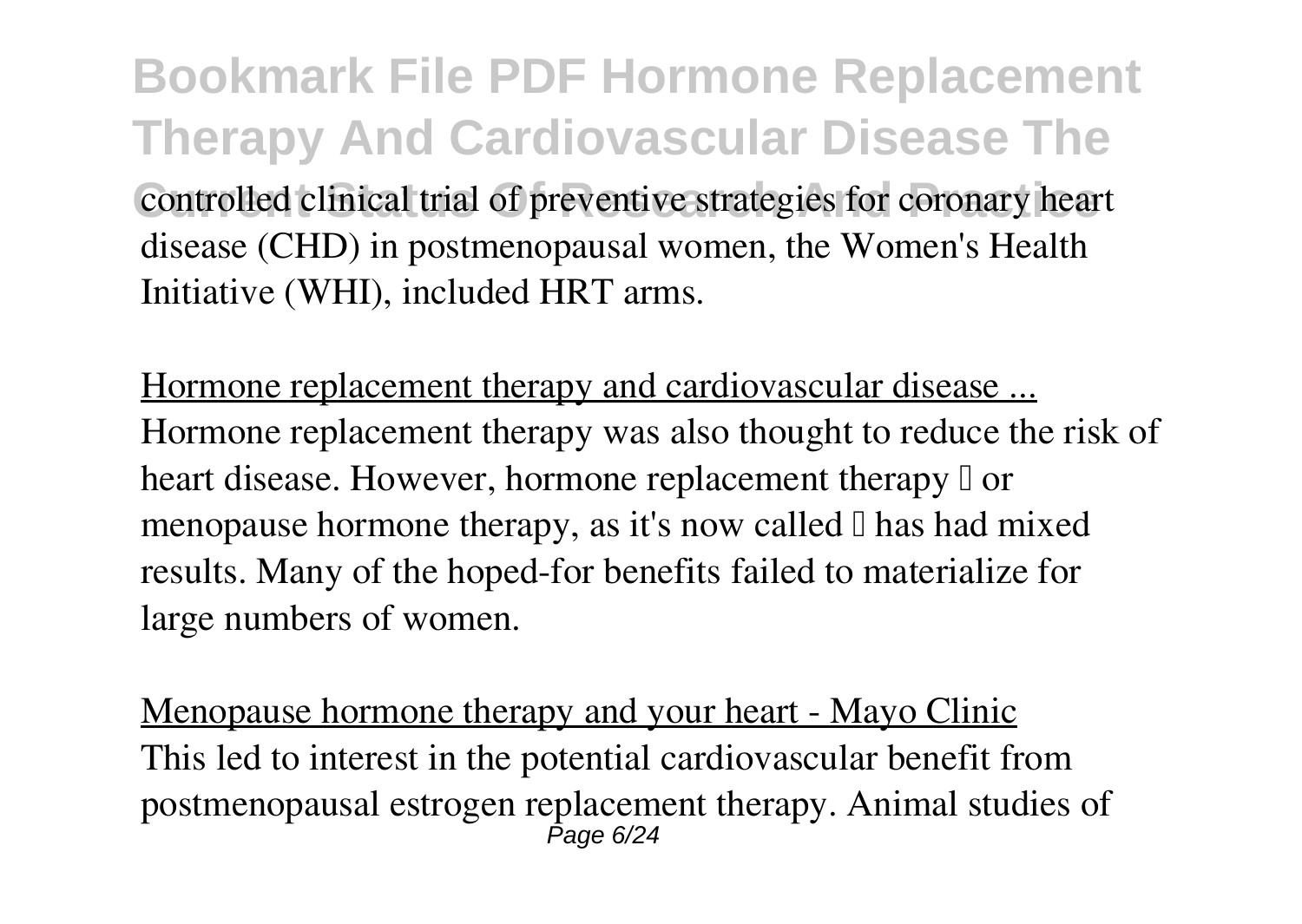**Bookmark File PDF Hormone Replacement Therapy And Cardiovascular Disease The hormone replacement In animal studies, estrogens exert vasodilator** (29), anti-inflammatory (30), and antiatherosclerotic (31) properties, as well as favorably affecting lipid profiles.

Hormone Replacement Therapy and the Cardiovascular System ... Several randomized clinical trials of hormone replacement therapy (HRT) in women with and without coronary artery disease have found no benefit of HRT in decreasing cardiovascular events.

Hormone replacement therapy and secondary cardiovascular ... Introduction. Hormone replacement therapy for postmenopausal women has been subject to much discussion and speculation since the 1960s. Before 2002 the effects of hormone replacement therapy were believed to be beneficial, owing to a reduction in risk of Page 7/24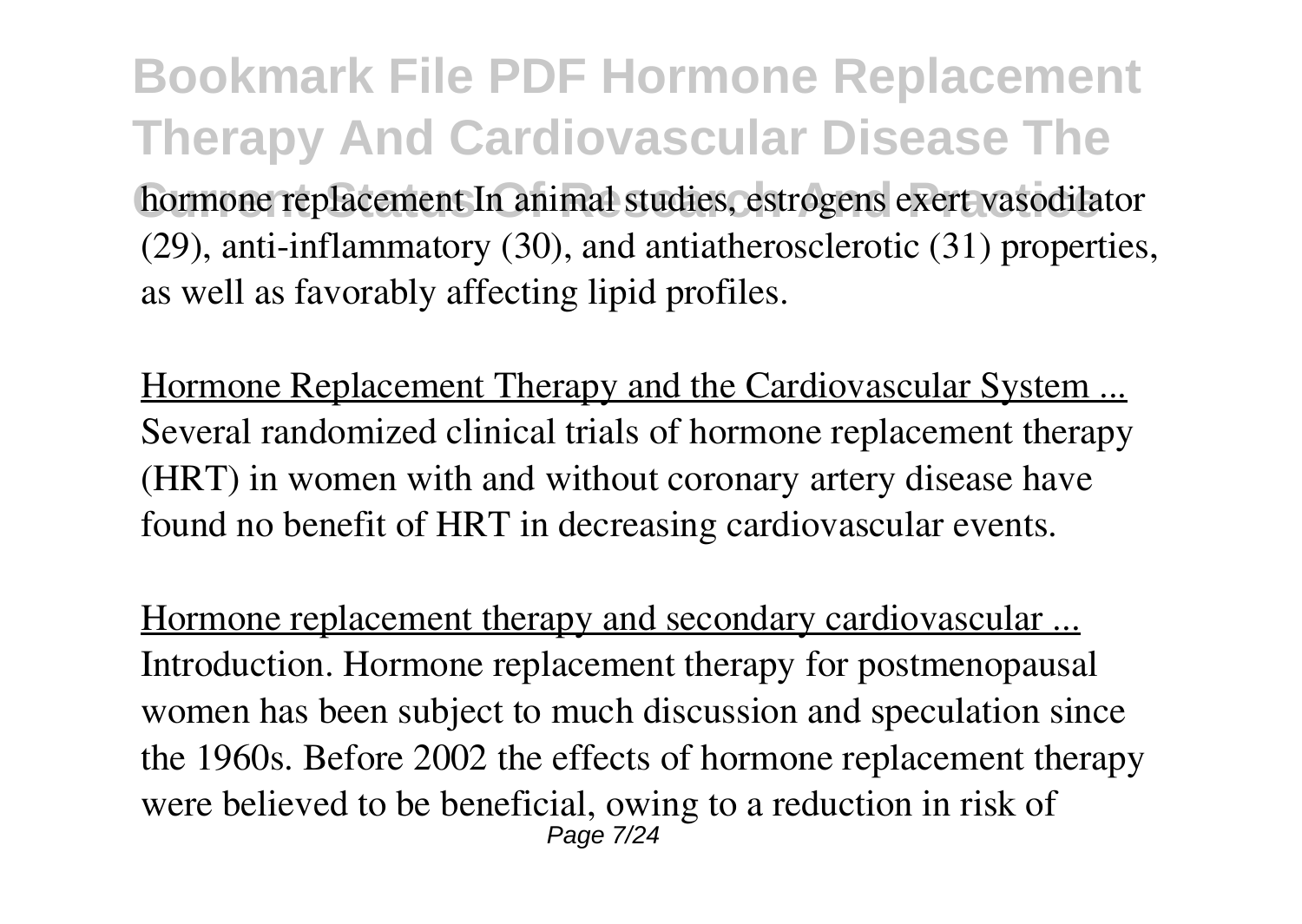**Bookmark File PDF Hormone Replacement Therapy And Cardiovascular Disease The Cardiovascular disease, osteoporosis, and colon cancer.1 The**  $\subset \mathbb{R}$ negative side effects an increased risk of breast cancer and thromboembolic ...

Effect of hormone replacement therapy on cardiovascular ... Effects of Hormone Replacement Therapy on Cardiovascular Risk and Body Composition Parameters The safety and scientific validity of this study is the responsibility of the study sponsor and investigators. Listing a study does not mean it has been evaluated by the U.S. Federal Government.

Effects of Hormone Replacement Therapy on Cardiovascular ... (1)Veterans' Affairs Palo Alto, Palo Alto, CA, USA. kanaka.shetty@aya.yale.edu BACKGROUND: Hormone Page 8/24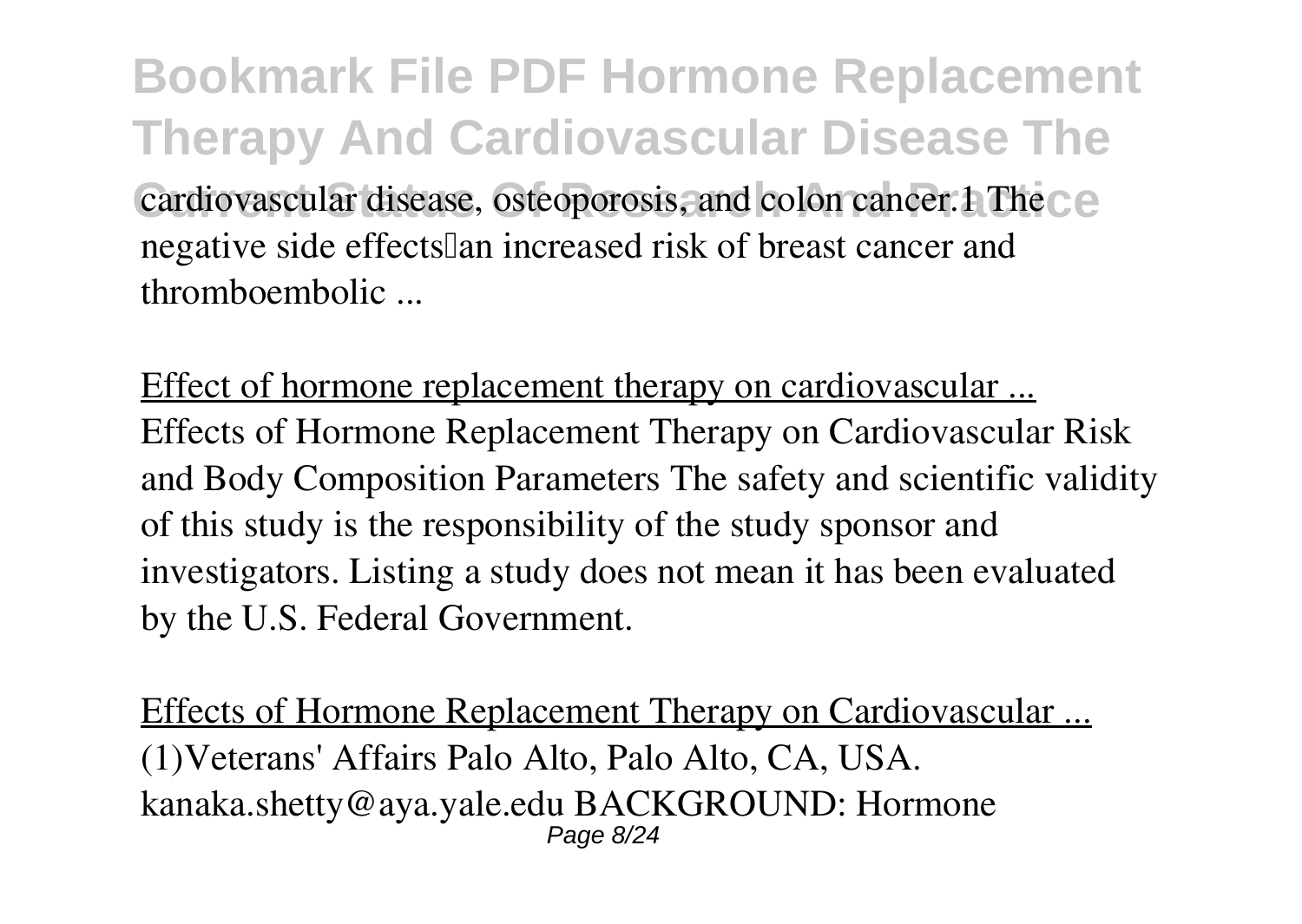**Bookmark File PDF Hormone Replacement Therapy And Cardiovascular Disease The** replacement therapy (HRT) was widely used among **Practice** postmenopausal women until 2002 because observational studies suggested that HRT reduced cardiovascular risk. The Women's Health Initiative randomized trial

Hormone replacement therapy and cardiovascular health in ... Menopause is a normal stage of life for women. Hormone replacement therapy with estrogen or estrogen-progesterone combination is used to relieve menopausal symptoms such as hotflashes and night sweats. However, the effects on hormone replacement on cardiovascular disease remain controversial. What we know so far:

Menopause Hormone Therapy and Cardiovascular Disease ... Page 9/24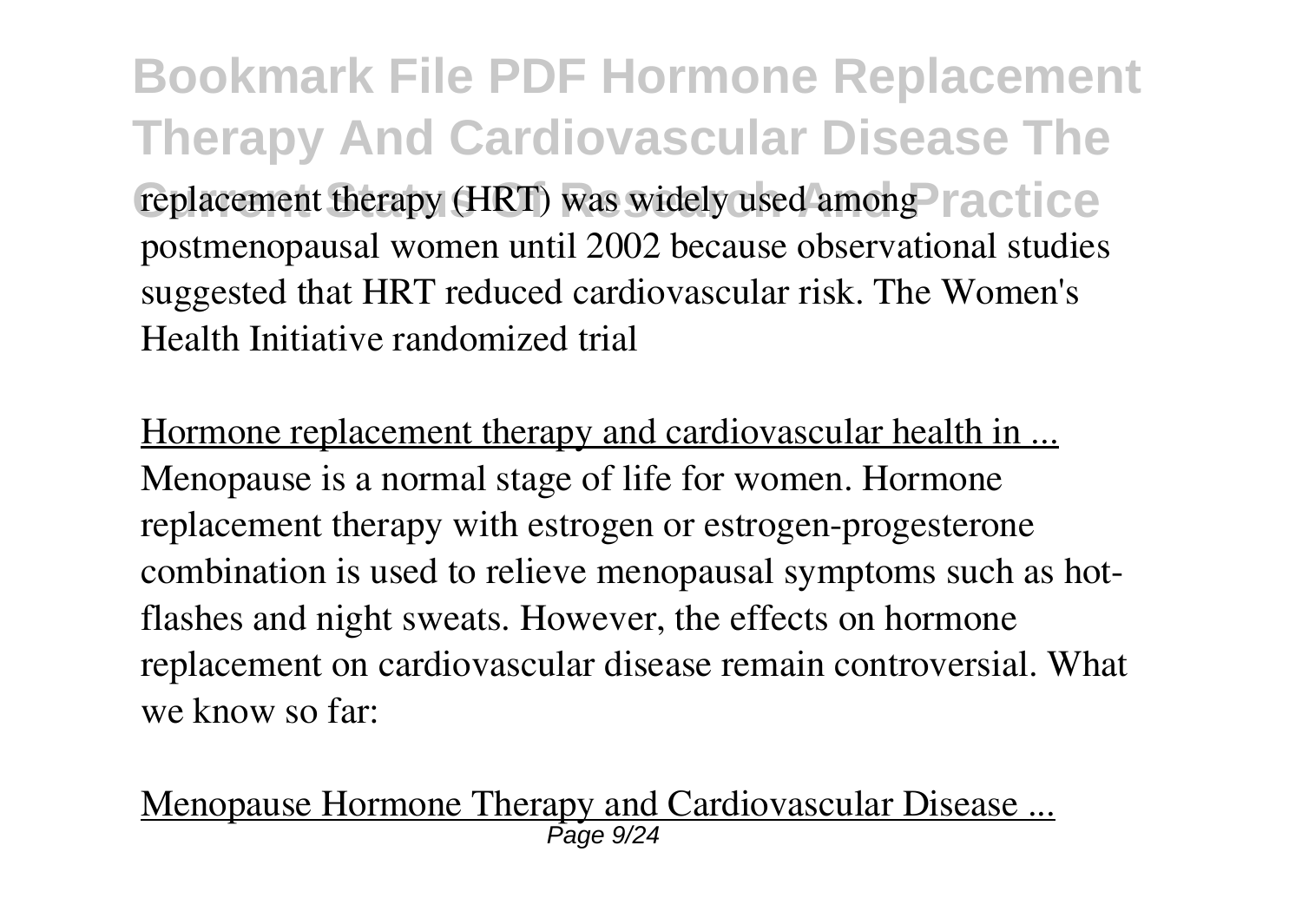**Bookmark File PDF Hormone Replacement Therapy And Cardiovascular Disease The** When deciding whether to have hormone replacement therapy e (HRT), it's important to understand the risks. It's also important to consider HRT as only 1 of a range of options to improve menopausal and postmenopausal health and wellbeing. ... Heart disease and strokes.

#### Hormone replacement therapy (HRT) - Risks - NHS

Hormone replacement therapy was standard treatment to relieve hot flashes, vaginal dryness, insomnia and other menopausal symptoms. Estrogen and the cardiovascular system Scientists are still learning about the actions of estrogen in the body.

#### Estrogen & The Heart: Risks, Benefits & Side Effects Risks associated with hormone replacement therapy The principal Page 10<sub>74</sub>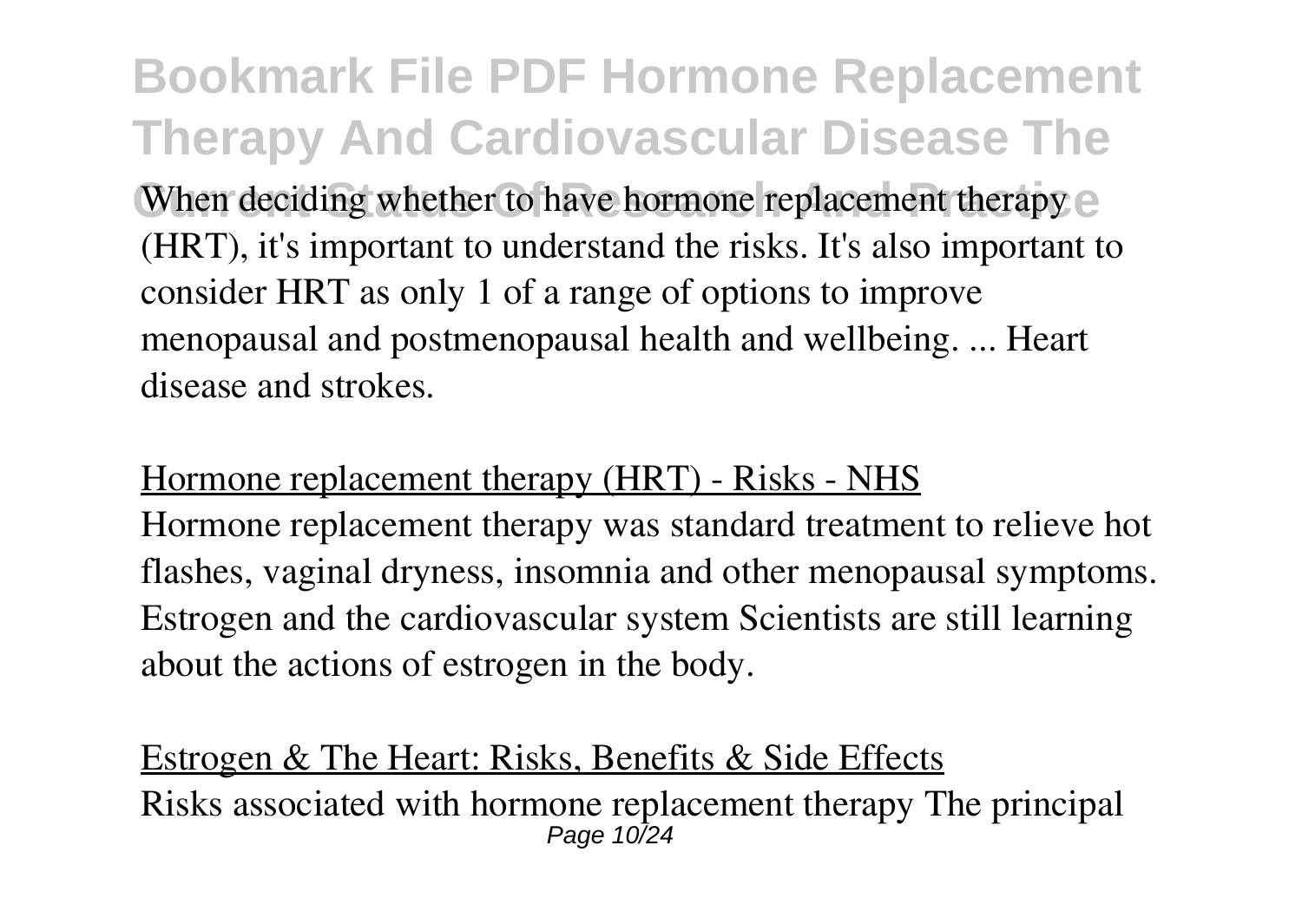**Bookmark File PDF Hormone Replacement Therapy And Cardiovascular Disease The Current Status Of HRT are thromboembolic disease (venous Practice** thromboembolism (VTE) and pulmonary embolism), stroke, breast and endometrial cancer, and gallbladder disease. Large studies, including the WHI and the Million Women Study (MWS), raised concerns and controversy over the use of HRT.

Hormone Replacement Therapy (Risks and Benefits). HRT ... The guideline recommended that HRT does not increase cardiovascular disease risk when started in women aged under 60 years and does not affect the risk of dying from cardiovascular disease. The new evidence showed inconsistent effects on other cardiovascular outcomes and cardiovascular mortality.

Long-term benefits and risks of hormone replacement ... Page 11/24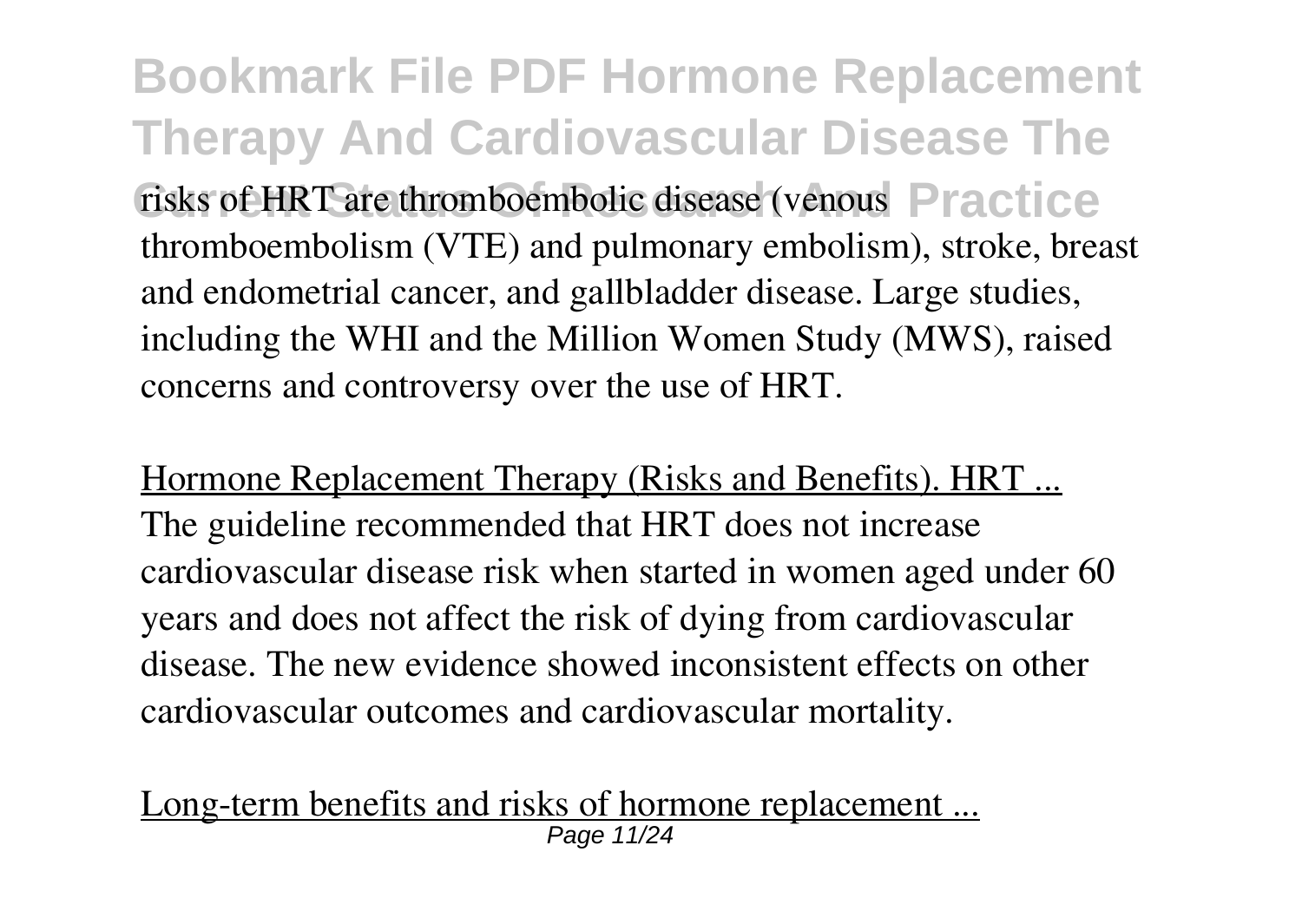**Bookmark File PDF Hormone Replacement Therapy And Cardiovascular Disease The** Hormone replacement therapy (HRT) has a profound impact on the cardiovascular system in postmenopausal women, achieved through its effects on metabolic risk factors for coronary heart disease (CHD) and on arterial function. Observational studies have consistently shown an association between postmenopausal HRT use and a reduced incidence of CHD.

#### Establishing the risk related to hormone replacement ...

A study presented at the American College of Cardiology's 66th Scientific Session in 2017 found that hormone replacement therapy can be beneficial from a cardiovascular standpoint when combined with proper screening and follow-up. It the also important to lead a healthy lifestyle to reduce the risks of developing heart disease.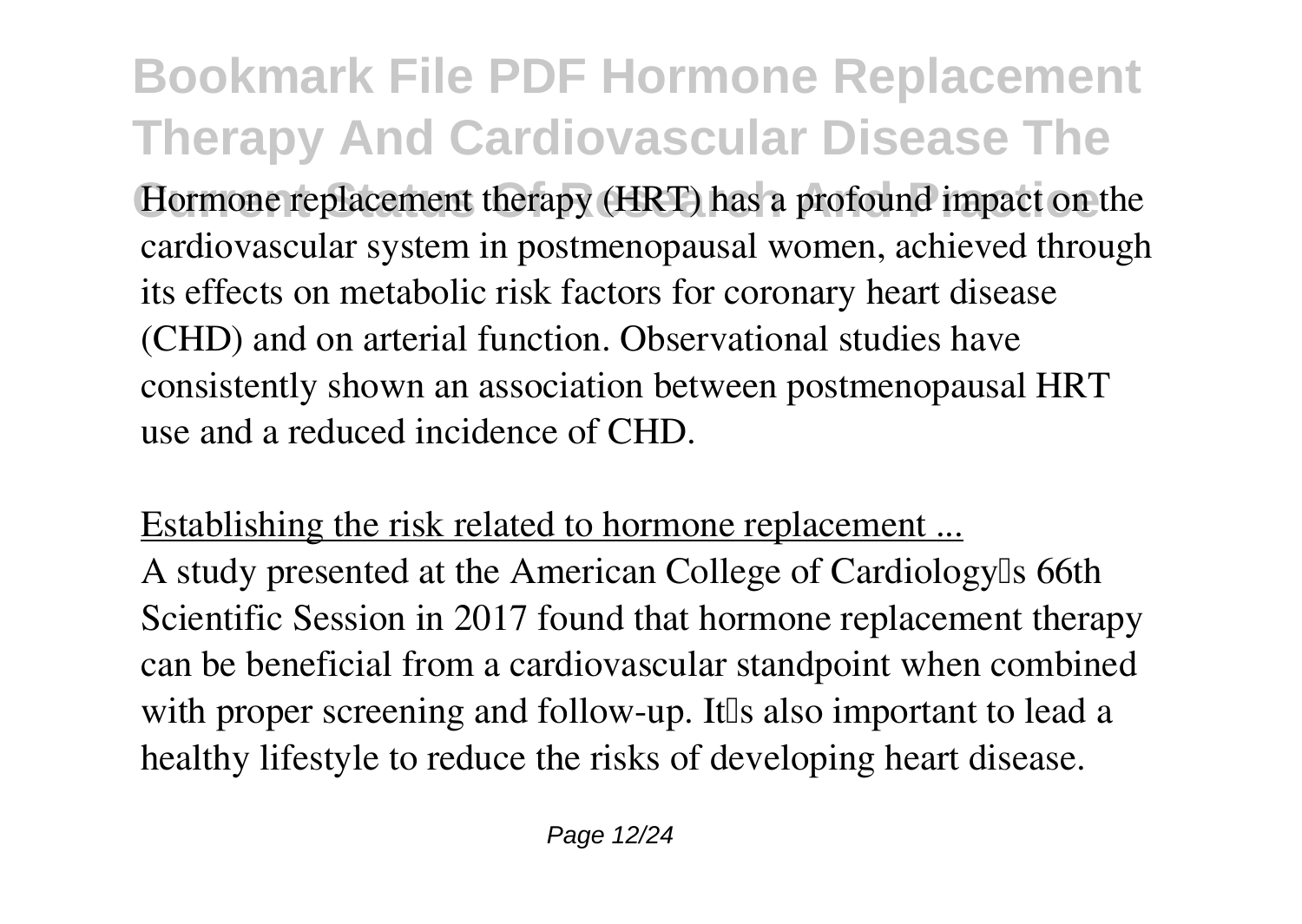**Bookmark File PDF Hormone Replacement Therapy And Cardiovascular Disease The Heart Health & Hormone Replacement Therapy | Rejuvime Medical** Hormone replacement therapy has been controversial over the past few decades as studies have associated it with both health benefits <u>lowering</u> the risk of osteoporosis and improving some measures of heart health, for example and risks, including links to cancer and stroke.

Hormone Replacement Therapy Associated with Lower ... Decades ago, doctors prescribed HRT for heart problems. But the Women's Health Initiative (WHI) study and other research shows that HRT didn't reduce the risk of heart disease; it increased it in...

What are the effects of hormone replacement therapy (HRT ... Evidence-Based Clinical Decision Support at the Point of ... Page 13/24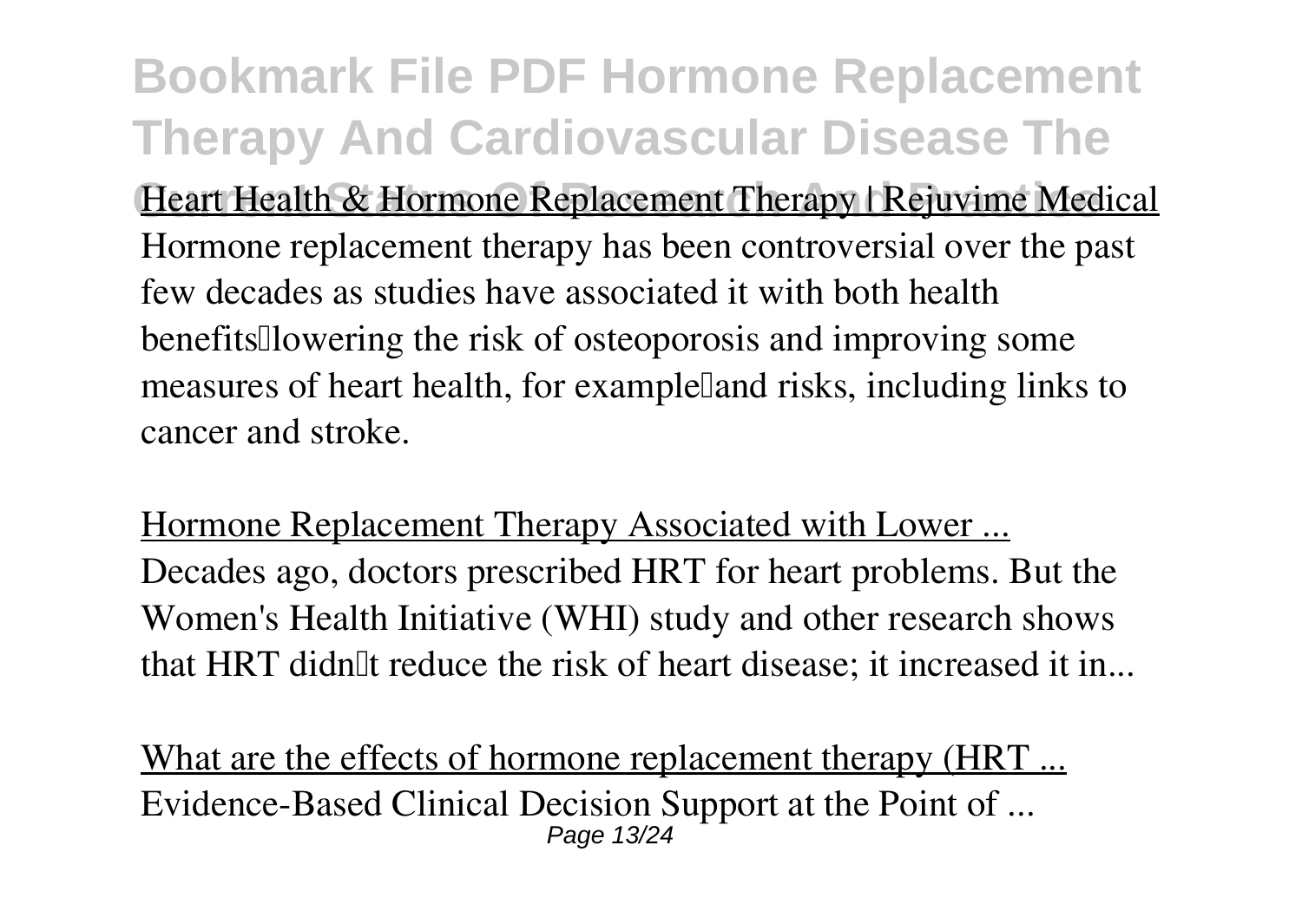## **Bookmark File PDF Hormone Replacement Therapy And Cardiovascular Disease The Current Status Of Research And Practice**

This is a high-level, clinical reference by world-class specialists on the efficacy of hormone replacement therapy for the primary prevention of cardiovascular risk in postmenopausal women. Specific chapters cover pulsed estrogen therapy with Aerodiol and cardiovascular risk assessment in postmenopausal hormone replacement therapies such as Livial (tibolone). This volume is based on the formal presentations and subsequent discussions that took place at the International Menopause Society specially convened Expert Workshop on Hormone Replacement Therapy and Cardiovascular Disease, London, UK, October 13-16, 2000.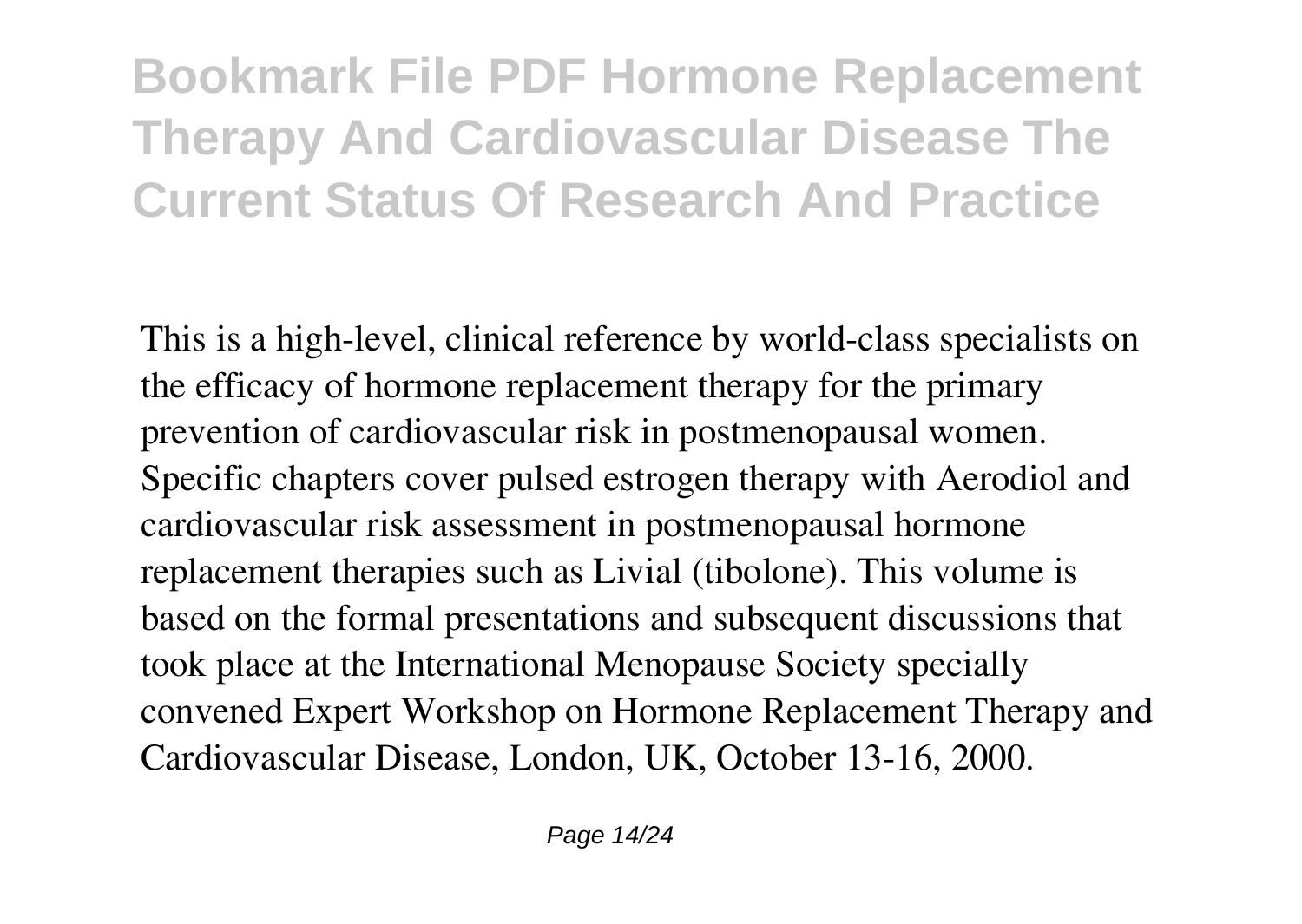### **Bookmark File PDF Hormone Replacement Therapy And Cardiovascular Disease The Current Status Of Research And Practice**

Postmenopausal hormone replacement therapy (HRT) is one of the most commonly prescribed drug regimens in the United States. This use largely reflects the significant number of postmenopausal women in the United States, many of whom are choosing to take HRT to treat symptoms of menopause. A recent survey showed that 40% to 55% of postmenopausal women have used hormone replacement therapy at some time in their lives, with higher rates of use in women who have undergone hysterectomy. Also contributing to the high prevalence of use has been significant publicity to physicians and women regarding HRT.s effect on bone density and its potential effect in decreasing cardiovascular disease (CVD) morbidity and mortality, as well as potentially reducing several Page 15/24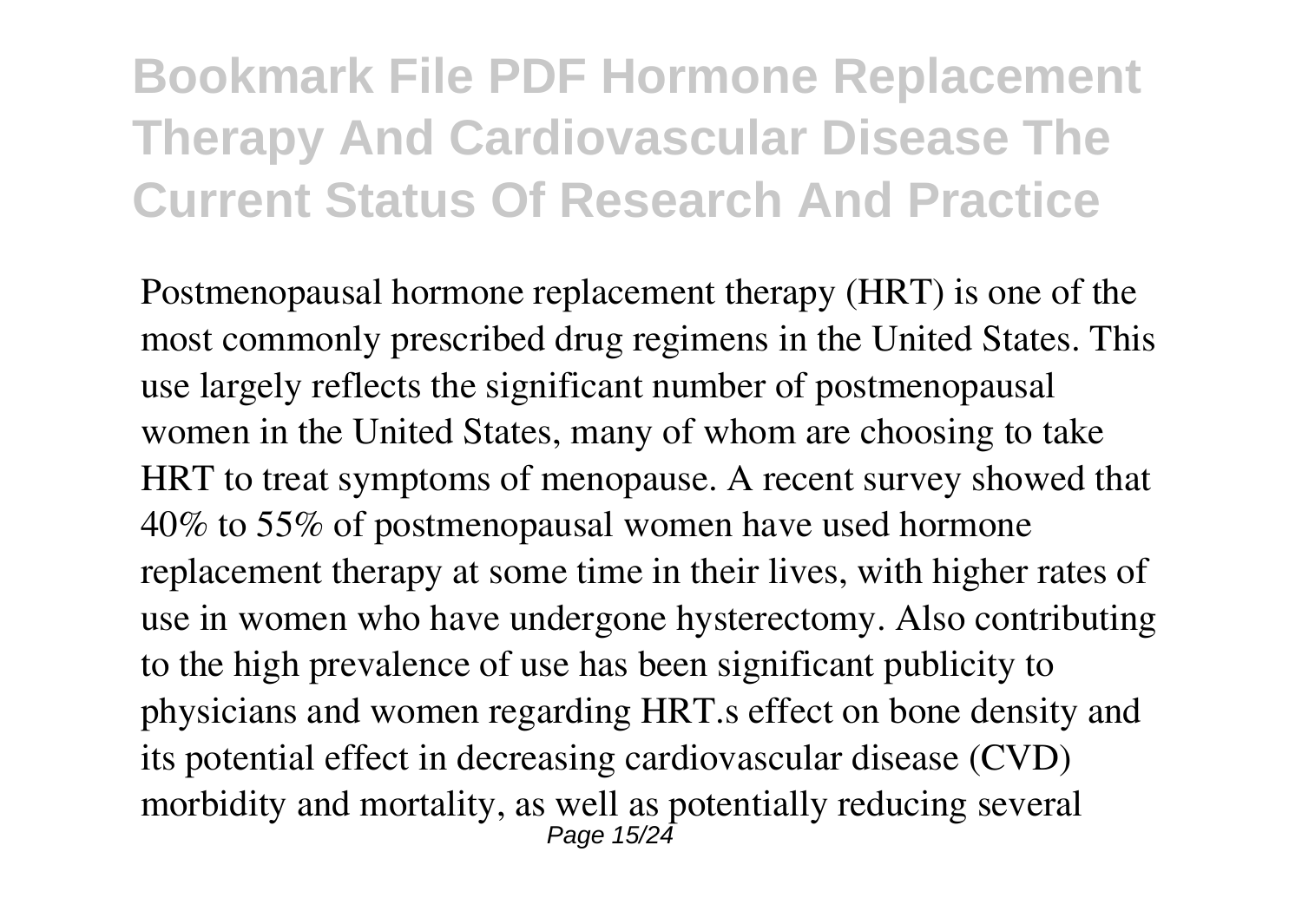**Bookmark File PDF Hormone Replacement Therapy And Cardiovascular Disease The Current Status Of Status Of Status Of Analytical Status Colonics** other serious diseases, such as Alzheimer.s Disease and colonic cancer. Finally, because estrogen replacement therapy has been shown to favorably alter lipids, estrogen use is recommended as part of the National Cholesterol Education Program Guidelines for managing cholesterol, and this too has contributed to its frequent use. Of all the potential benefits of HRT, the one with the greatest potential public health impact is its possible role in preventing CVD, the leading cause of death among women in the United States. CVD includes coronary artery disease (CAD) and stroke. Unfortunately, despite many observational studies of HRT and CVD, a valid answer to the question of whether HRT is protective against CVD has not yet been provided in the medical literature, due to limitations of observational studies. However, evidence from 3 randomized controlled trials has recently been published and aids Page 16/24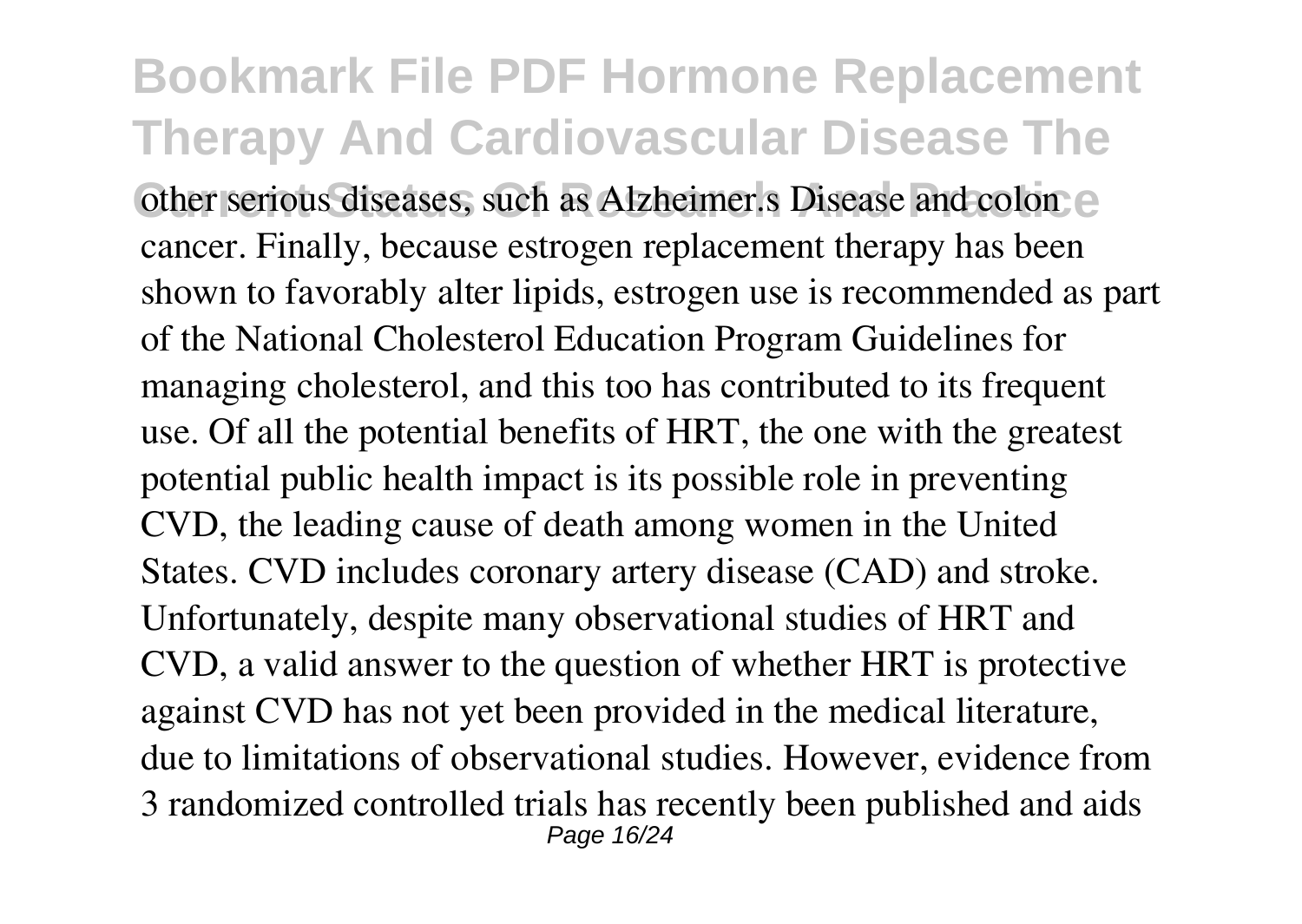**Bookmark File PDF Hormone Replacement Therapy And Cardiovascular Disease The** In evaluating this relationship. This systematic evidence review will summarize all epidemiologic studies evaluating the role of HRT in the primary prevention of CVD. Two important recent studies of the secondary prevention of CAD in postmenopausal women will also be reviewed because they are the only published randomized controlled trials of HRT in CVD and may provide insight to the primary prevention discussion.

Few topics in women's medicine today are as fraught with confusion and controversy as the question of appropriate treatment Page 17/24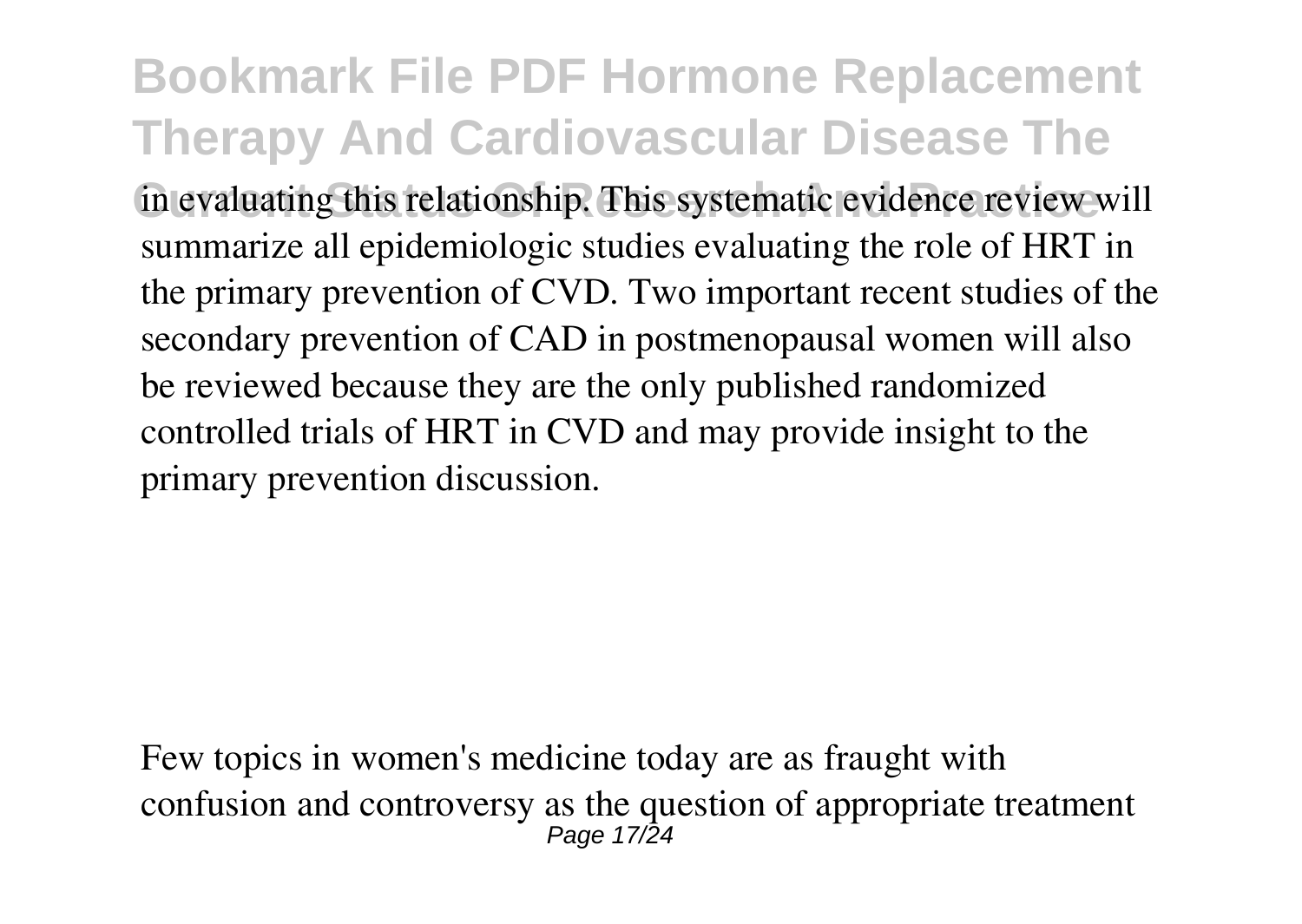### **Bookmark File PDF Hormone Replacement Therapy And Cardiovascular Disease The** for menopausal symptoms and the prevention of negative long term health outcomes common to post-menopausal women.

Cardiovascular disease (CVD), osteoporosis, and cancer -- the most common causes of death, disability and impaired quality of life for women -- can potentially be prevented or forestalled by dietary, behavioral, and drug interventions. A better understanding of the natural history of the menopause is critical to providing better care. If women and their physicians have a better understanding of predictors of risk, they could make more informed decisions about interventions related to menopausal symptoms, CVD, osteoporosis and gynecologic and breast cancer. Few other recently introduced medical interventions have as great a potential of affecting morbidity and mortality as does hormone replacement therapy (HRT). HRT has produced effect on health risk: some are reduced, Page 18/24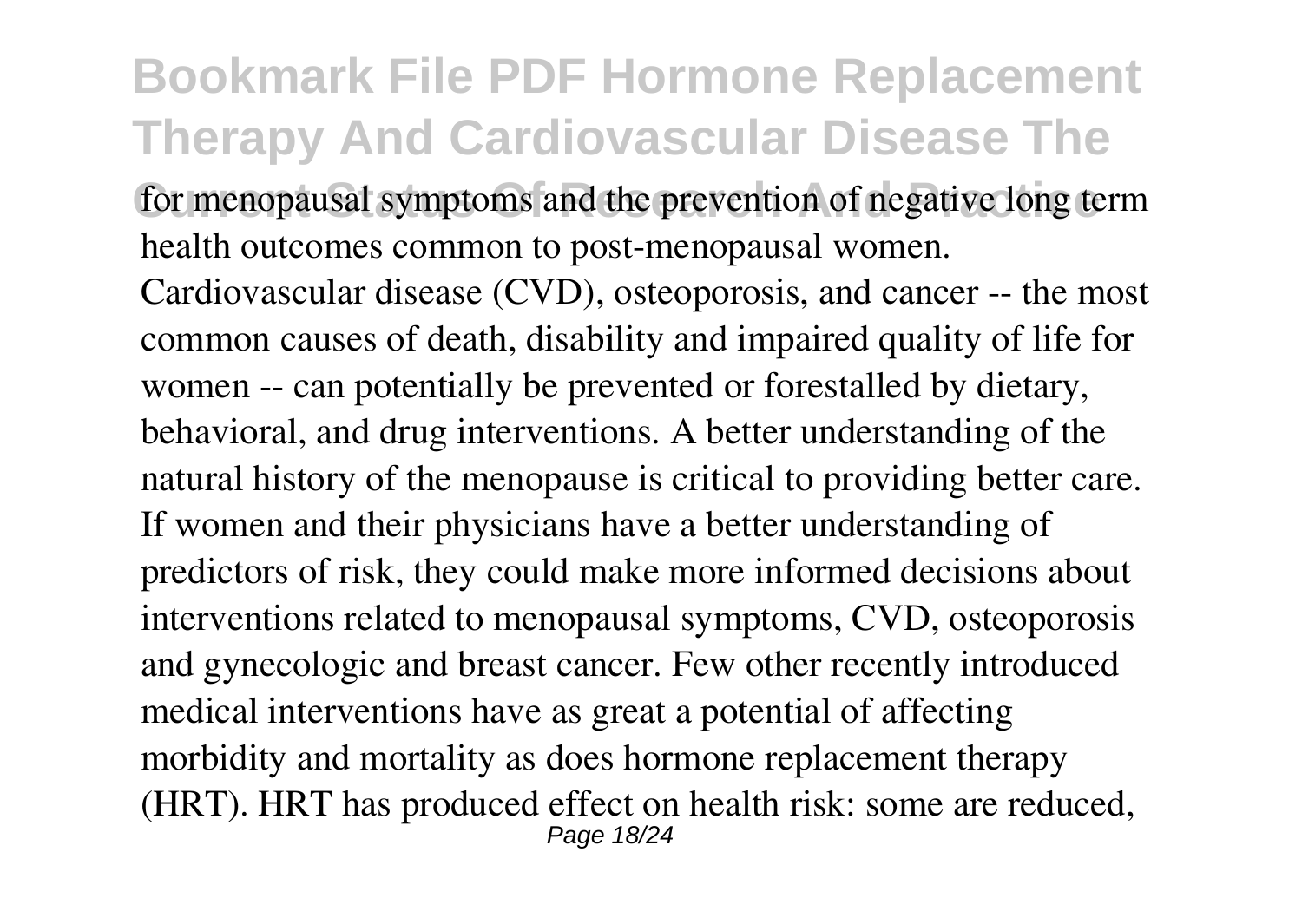**Bookmark File PDF Hormone Replacement Therapy And Cardiovascular Disease The** Some are raised, and some uncertain, and these data are interpreted differently by various scientific, medical and consumer groups.

OBJECTIVE: Cardiovascular disease (CVD) is the leading cause of death among women in the United States (US), and hormone replacement therapy (HRT) is commonly used, often for the prevention of CVD. The goal of this systematic evidence review and meta-analysis is to evaluate the association between HRT and the primary prevention of CVD, including total CVD, coronary artery disease (CAD), and stroke, when they were evaluated as separate subsets. DATA SOURCES: The MEDLINE (1966-2000) and Cochrane databases were searched for all published studies reporting CVD, CAD, and stroke incidence and/or mortality in association with HRT among the general population of women; Page 19/24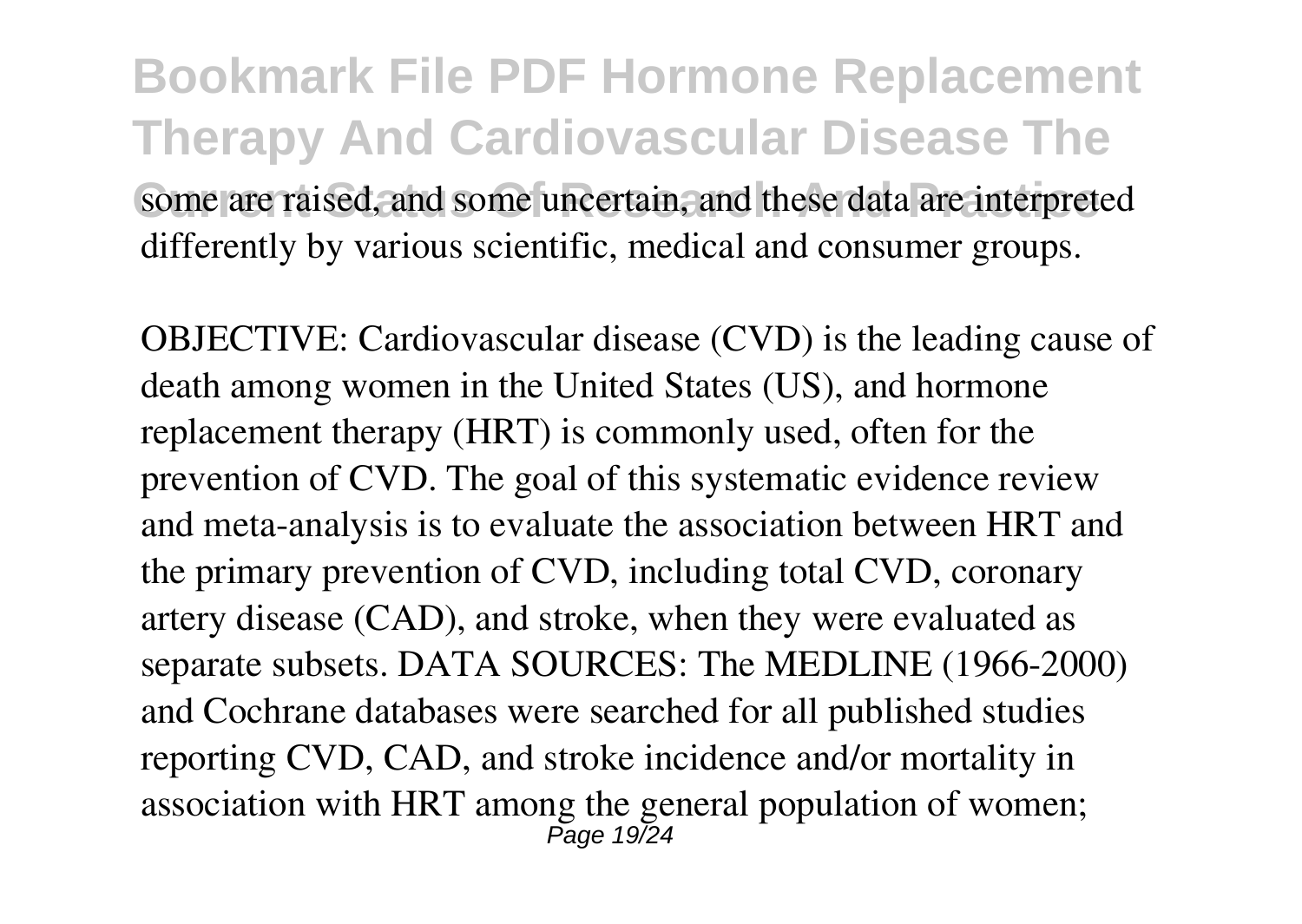**Bookmark File PDF Hormone Replacement Therapy And Cardiovascular Disease The** reference lists, letters, editorials, and reviews were also reviewed. METHODS: All studies were reviewed, abstracted and rated in quality; only studies of good or fair quality according to U.S. Preventive Services Task Force (USPSTF) criteria were included in the detailed review and meta-analysis. Meta-analysis was conducted using a random effects model. RESULTS: The summary relative risk for CVD mortality with any HRT use was 0.75 (95% CI, 0.42-1.23) and for current users was 0.64 (95% CI, 0.44-0.93). CAD mortality was associated with a relative risk of 0.74 (95% CI, 0.36-1.45) for any use and 0.62 (95% CI, 0.40-0.91) for current use. No significant association between HRT and risk of stroke death was identified. In contrast to the mortality findings, the summary relative risk for CVD incidence is 1.28 (95% CI, 0.86-2.00) for any use and 1.27 (95% CI, 0.80-2.00) for current use. Stroke incidence Page 20/24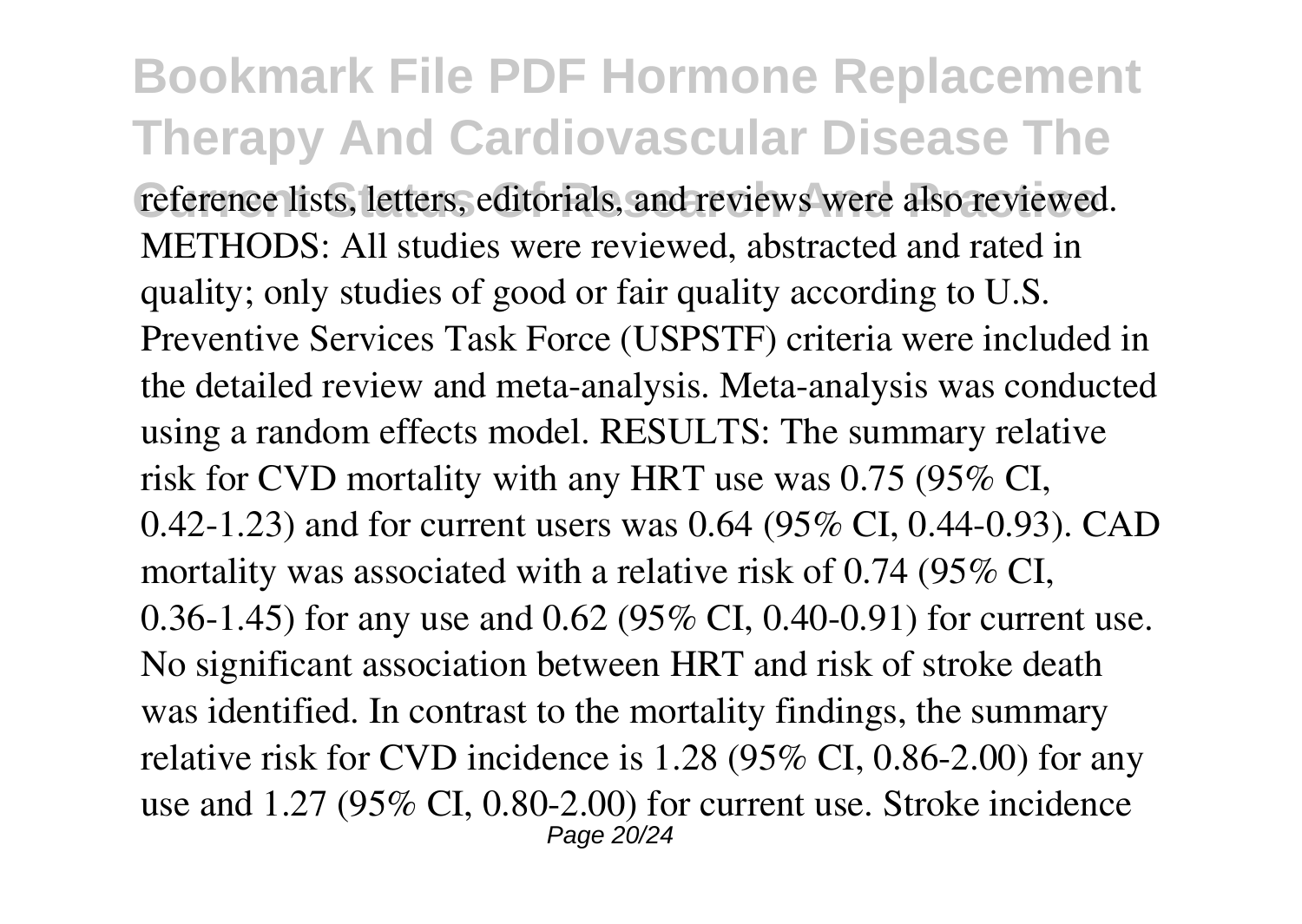**Bookmark File PDF Hormone Replacement Therapy And Cardiovascular Disease The Was significantly increased among women using HRT, with a e** summary relative risk of 1.12 (95% CI 1.01-1.23), largely due to a significant increase in atherothrombotic stroke among women using HRT. In our meta-analysis, the pooled relative risk of CAD associated with any use of HRT was 0.87 (95% CI, 0.62-1.21) and for current use was 0.80 (95% CI, 0.68-0.95). When studies adjust for socioeconomic status (SES) as well as other major CAD risk factors, the summary relative risk of CAD is 0.97 (95% CI, 0.82-1.16) among current users and 1.04 (95% CI, 0.79-1.44) among ever users. Similar results were found when the analysis stratified by studies adjusting for alcohol consumption and/or exercise, in addition to other major risk factors. CONCLUSION: The association between HRT and CVD incidence and mortality, as well as CAD and stroke incidence and mortality, is uncertain, based Page 21/24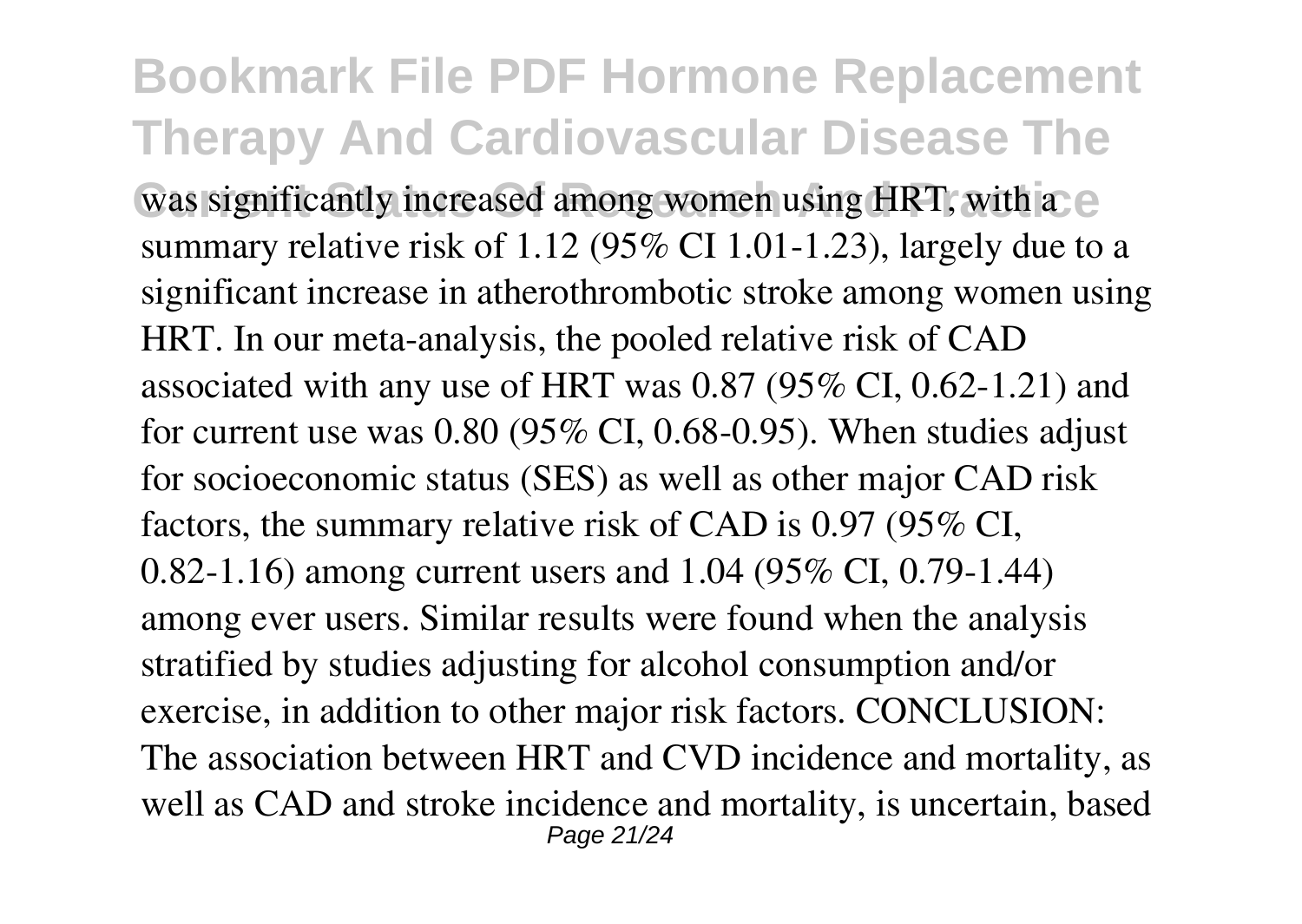**Bookmark File PDF Hormone Replacement Therapy And Cardiovascular Disease The Current Status Of Research And Practice** on conflicting findings, and limited by lack of randomization and consequent selection biases among women using HRT in the observational studies. Our meta-analysis differs from prior metaanalyses by evaluating potential explanatory variables of the HRT-CVD/CAD relationship, as well as different measures of HRT exposure. It shows a small decrease in CVD and CAD deaths only among current HRT users and no effect on stroke, and suggests that SES, alcohol use, and exercise are important confounders of the HRT/CVD/CAD relationship. A valid answer to the potential role of HRT in the primary prevention of CVD will best come from randomized controlled trials.

This series of pocketbooks sets out to provide easily-assimilable, essential information on the diagnosis and treatment of the most Page 22/24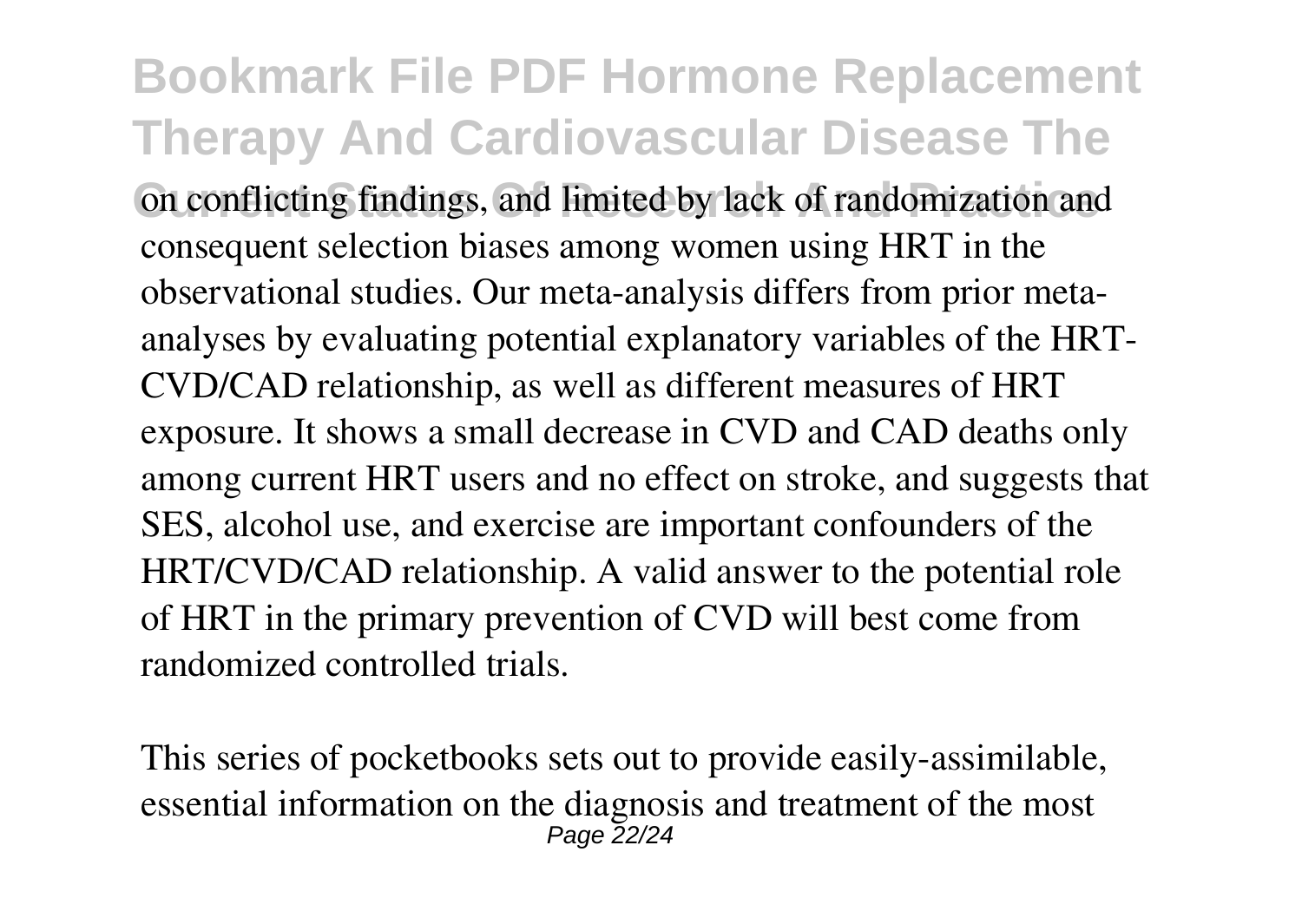**Bookmark File PDF Hormone Replacement Therapy And Cardiovascular Disease The Common medical conditions. This volume deals with hormone** replacement therapy in relation to cardiovascular disease.

This is the first book on the cardioprotective role of hormone replacement therapy (HRT) in postmenopausal women and in women who have undergone bilateral oophorectomy. Author Collins has pioneered these studies and has also identified syndrome X, topic of one of the book's chapters. The book presents an objective analysis of all available data on the relationship between hormone replacement and cardiovascular risk, vascular effects of hormone replacement, and potential mechanisms of vascular function. It covers both the causative and therapeutic roles of estrogen in syndrome X and contains clinical chapters on the route of administration and on current medical opinion about the Page 23/24